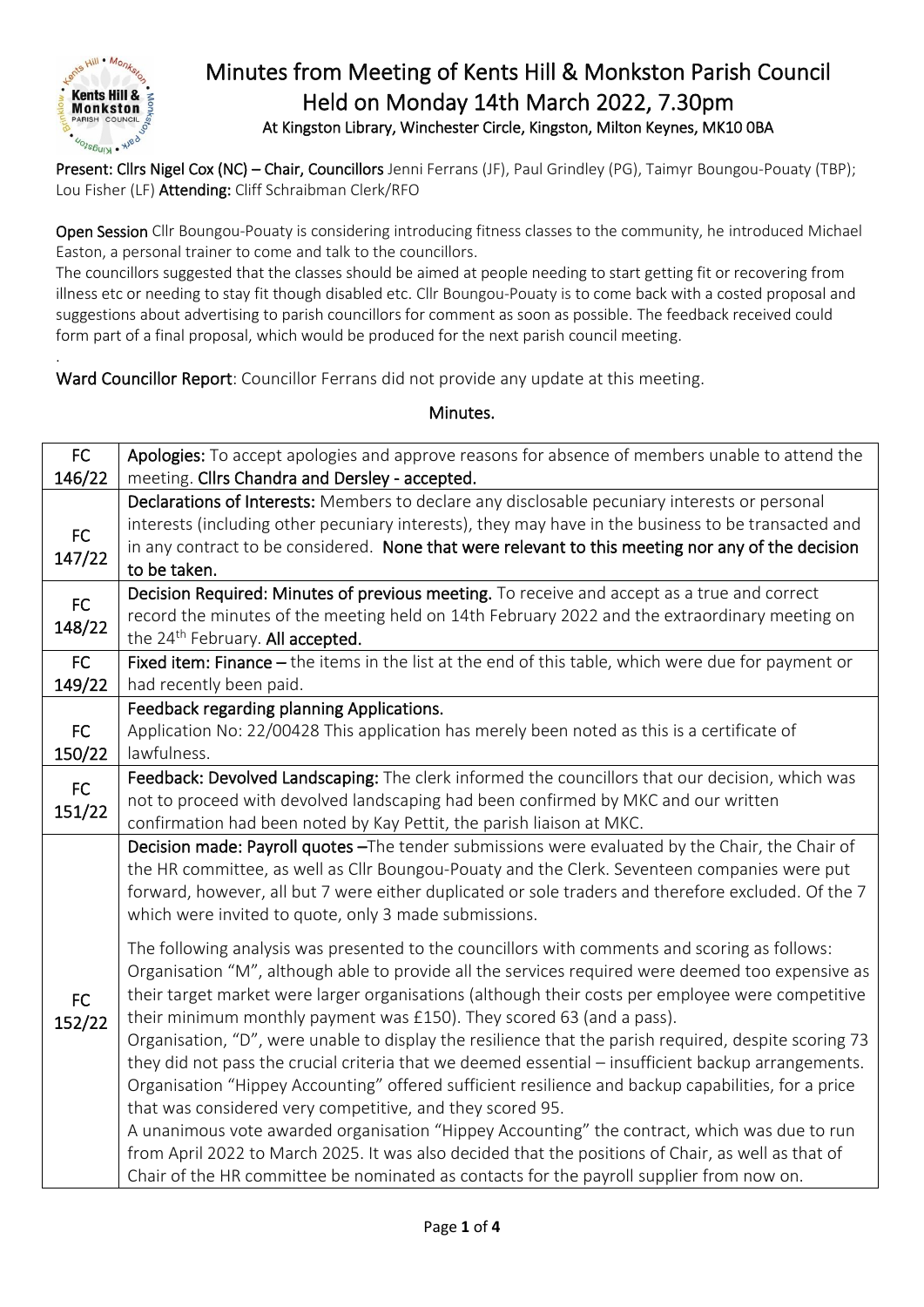| <b>FC</b><br>153/22 | Update Dog and Litter Bins. Complaints continue to be received regarding upturned bins. Cllr<br>Ferrans has notified MKC and requested that the clerk contact Tony Brown (the local litter<br>representative at MKC) for advice regarding upturned bins. The Chair also asked the clerk to<br>confirm with our bin emptying suppliers whether they are emptying L16 on the Brinklow<br>Roundabout as this one also regularly overflows. The Chair also mentioned that bin L27 off<br>Crowborough Lane has been regularly overflowing. The Councillors also asked if they could receive<br>a copy of the latest fill report and that they require this on a regular basis, it was also suggested<br>that receiving this report ought to be a pre-condition for payment.                                                                                      |
|---------------------|-------------------------------------------------------------------------------------------------------------------------------------------------------------------------------------------------------------------------------------------------------------------------------------------------------------------------------------------------------------------------------------------------------------------------------------------------------------------------------------------------------------------------------------------------------------------------------------------------------------------------------------------------------------------------------------------------------------------------------------------------------------------------------------------------------------------------------------------------------------|
| <b>FC</b><br>154/22 | <b>Fixed Item: Licencing Applications:</b><br>1) Boroughwide Street Trading Consent - Renewal - No comments<br>Soft99Whip (S99 WHP) on 04/03/2022<br>Boroughwide Street Trading Consent - Renewal - No comments<br>2)<br>We have received an application from MSJ Ice Creams (Reg FJ69 UYA) on 16/02/<br>Dough&co Milton Keynes Limited - No comments<br>3)<br>48 Winchester Circle, Kingston, Milton Keynes, MK10 OBA                                                                                                                                                                                                                                                                                                                                                                                                                                      |
| FC<br>155/22        | Fixed Item: Consultations Statutory - Connected Kerb Electric Vehicle Charging Parking Places<br>(TRO-334) Councillors had been asked to look at this consultation, however none of the points<br>concerned were in our parish.                                                                                                                                                                                                                                                                                                                                                                                                                                                                                                                                                                                                                             |
| <b>FC</b><br>156/22 | HR Items.<br>1) The recruitment of warden is still on-going with four responses received and one candidate<br>has been interviewed. A revised Job Description has been created and the role<br>responsibilities have been scaled down.<br>2) The clerk's appraisal was completed on the 18 <sup>th</sup> February and once the completed form is<br>returned a decision item for the various topics will be included in next month's agenda.                                                                                                                                                                                                                                                                                                                                                                                                                |
|                     | 3) The Clerk informed the councillors that he is due to be getting married in May and<br>requested that the council consider moving the May AGM and meeting to either the first<br>Monday of the month (2 <sup>nd</sup> May) or preferably the last Monday (30 <sup>th</sup> May). Four councillors<br>voted in favour of the end of May being a suitable date. Clerk mentioned that he would<br>change the publicised date on the noticeboards and on the Web page.                                                                                                                                                                                                                                                                                                                                                                                        |
| <b>FC</b><br>157/22 | Allotments Working Group the rent due notices and the tenancy agreements have been sent to all<br>allotment holders, with payments due before the end of the month. Cllr Ferrans had suggested<br>that these should be sent out in future in the new financial year. Clerk advised that there are now<br>only two vacant plots (both on Monkston) A vote on the amendments to the T&Cs will be included<br>in the agenda for next month's meeting.<br>Clerk action to move the funds in the allotment bank account to the main account at the end of<br>the month and just leave the deposits in the allotment deposit account.                                                                                                                                                                                                                             |
| <b>FC</b><br>158/22 | The latest tree order had to be cancelled as there were no Field Maple trees available, but MKC<br>has mentioned the possibility of some extra trees, which were still available from the original<br>Jubilee trees offering that was made available to the parishes. Cllr Ferrans will liaise with the<br>council regarding these trees. There is still a need to plant, some trees near the junction of the V10<br>and H8 on the Monkston corner and the remainder going to the hedging at the MP allotments.<br>Clerk to find out from Phil Snell at MKC if the remaining trees, which had been offered will be<br>planted by MKC or whether we need to arrange that ourselves - 3 of the original 10 ordered were<br>apple trees and these are being delivered to Cllr Grindley on Friday the 18 <sup>th</sup> March for planting in<br>the allotments. |
| <b>FC</b>           | <b>Clerk and Councillor Updates:</b>                                                                                                                                                                                                                                                                                                                                                                                                                                                                                                                                                                                                                                                                                                                                                                                                                        |
| 159/22              | <b>Newsletter Content.</b> The Clerk had requested that councillors contribute ideas for the next<br>newsletter and the following items were discussed and were considered as suitable content: -                                                                                                                                                                                                                                                                                                                                                                                                                                                                                                                                                                                                                                                           |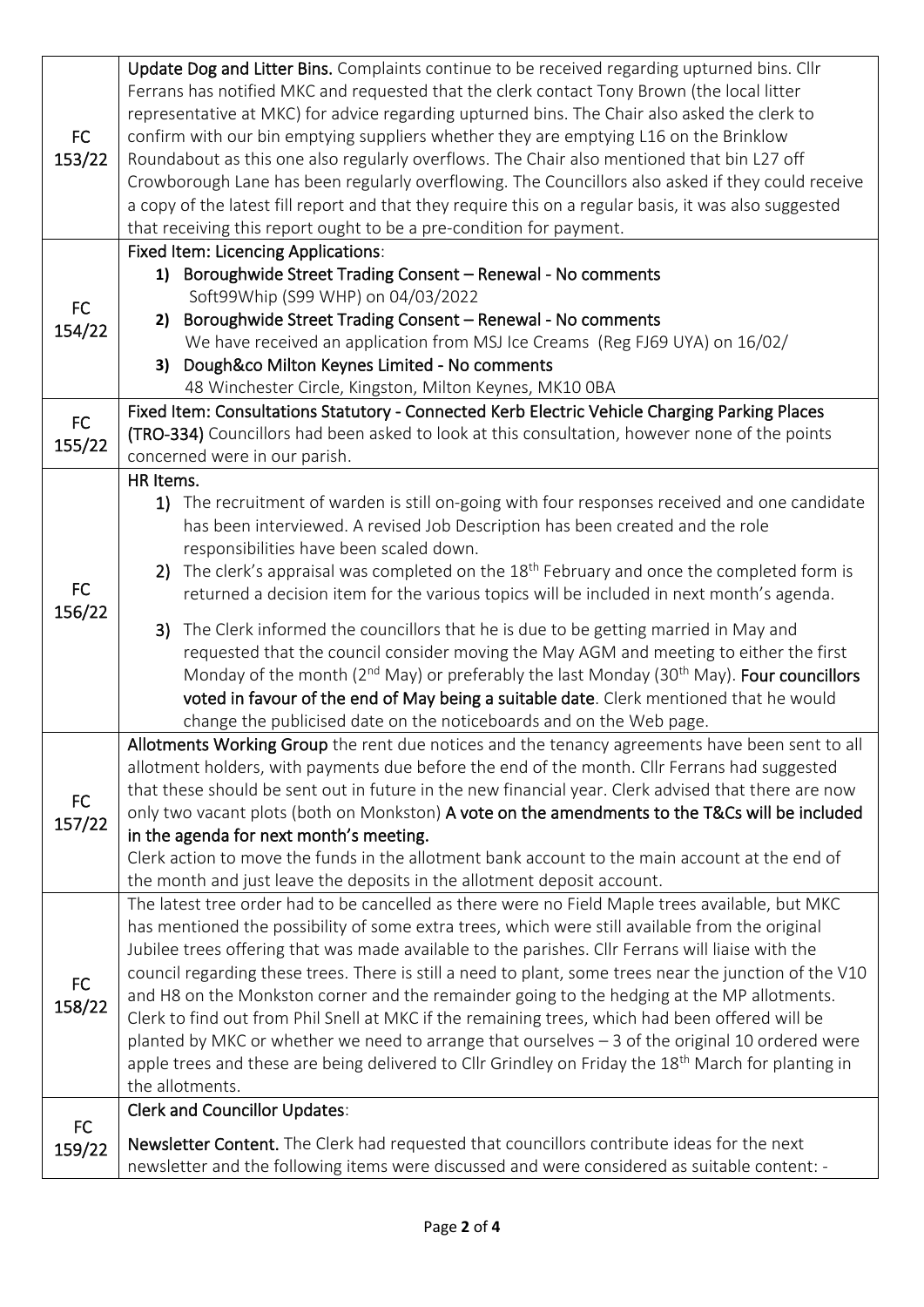- 1) The complete revamping of Ulverscroft play area as well as the 2 new benches on Monkston Park Green. Cllr Grindley will take photos of these 2 items for the newsletter.
- 2) Consultation on Benches and Lindisfarne.
- 3) Cllr Boungou-Pouaty suggested that School's within the parish be given the opportunity to send reports of events and items of interest to the community for inclusion.
- 4) A survey regarding whether residents were interested in a Keep Fit Club and what sort of classes they would like to attend.
- 5) Publicising of the MK Play Sessions during the Easter School Holidays and also publicising the Jubilee Cinema Event on the 3<sup>rd</sup> June.

The Chair had asked whether it would be possible to revamp the newsletter's front page, with some of the "branding" retained to ensure that the newsletter was familiar.

Finance/Bank Account Update – Our main bank now has everything they need and expect to have the internet banking sorted by the middle of April– this task is done by their IT division in London. The councillors had suggested that the clerk send a written letter to our other bank confirming that they have everything they needed and are getting our documents processed – they have said there is a backlog of cases to resolve, and they are short staffed. Clerk to send a letter insisting that this gets resolved as soon as possible.

Benches Update: This is one of the items that will be for consultation with the residents in the next newsletter.

Play Areas: Chair suggested gym equipment ought to be a consideration. Cllr Ferrans mentioned that a question on the previous parish survey had indicated very little interest in outdoor gym equipment. This may be considered for inclusion in the newsletter in case views had changed.

Jubilee Celebrations: Feedback regarding the 3<sup>rd</sup> June Cinema Event. Clerk has been in contact with Friends of Monkston who are arranging the following events/activities on the day: MK Ices, drinks, snacks, sweets and popcorn for sale, a tombola style game, and a kids Jubilee trail around the school playground. The Chair mentioned that the film licensing organisation had informed him that we were going to be needing a perpetual license and he would inform them that this was not the case.

Facebook Page: a new Facebook page will be created.

## Youth and Senior Citizens outreach work.

Clerk has contacted Pulse MK and has received information detailing pricing and offerings. Cllr Ferrans mentioned that the councillors would like to meet, either on-line or virtually, with those parishes that have successful outcomes to understand their Youth Work (who is doing it and how they deliver it?). The following councillors mentioned that they too would be interested in meeting with these parishes to understand the delivery process: Cllrs Cox, Ferrans, Boungou-Pouaty and Fisher. Cllr Dersley was not present in the meeting, although he too may be interested in attending any meetings when they are arranged.

Fitness classes Feedback from Cllr Boungou-Pouaty was keen to get all the councillors involved in this initiative. Suggestions were made as to how we would conduct these classes – see open forum discussion at the beginning of this document.

Play Sessions – The Clerk has arranged with MK Play to deliver six sessions over the Easter holidays at 3 venues -the finalised dates for Easter Play Sessions are: